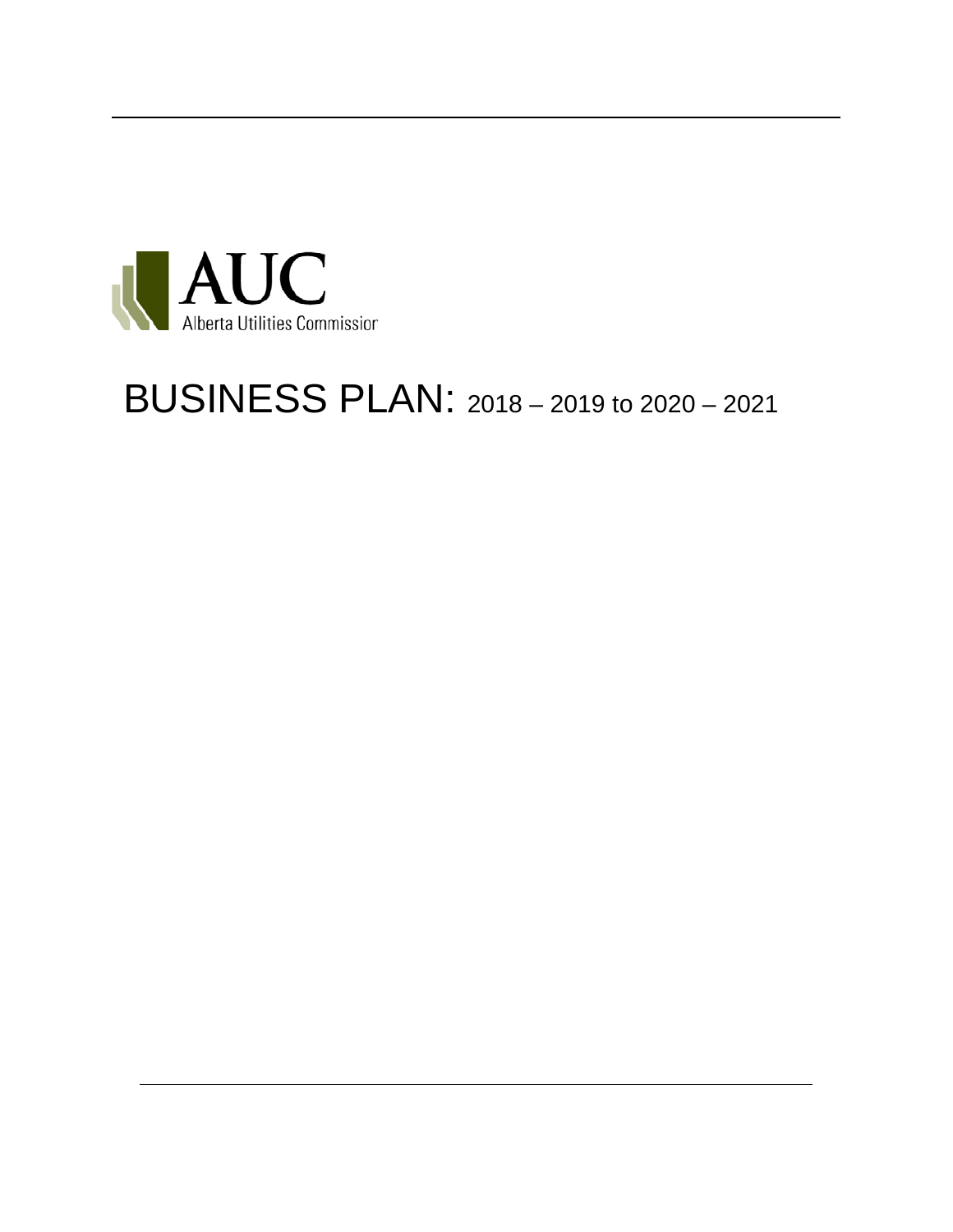### **ALBERTA UTILITIES COMMISSION**

The Alberta Utilities Commission (AUC) is an independent, quasi-judicial agency of the Government of Alberta.

While the Minister of Energy is responsible for the AUC, it makes formal decisions independently in accordance with relevant statutes and regulations. The AUC's operations are funded through a general administration fee on Alberta's utilities and on the independent system operator (ISO).

The AUC reports on administrative matters to the Alberta legislature through the Minister of Energy.

#### **Vision**

The AUC is a trusted leader that delivers innovative and efficient regulatory solutions for Alberta.

#### **What We Do**

The AUC regulates the utilities sector, natural gas and electricity markets to protect social, economic and environmental interests of Alberta where competitive market forces do not.

#### **How We Do It**

The AUC is fair, open and transparent in its regulatory processes and delivers sound principled decisions.

#### **Values**

- We are impartial and objective.
- We are accountable and strive for excellence in everything we do.
- We treat everyone with dignity and respect.
- We maintain and promote a positive work environment.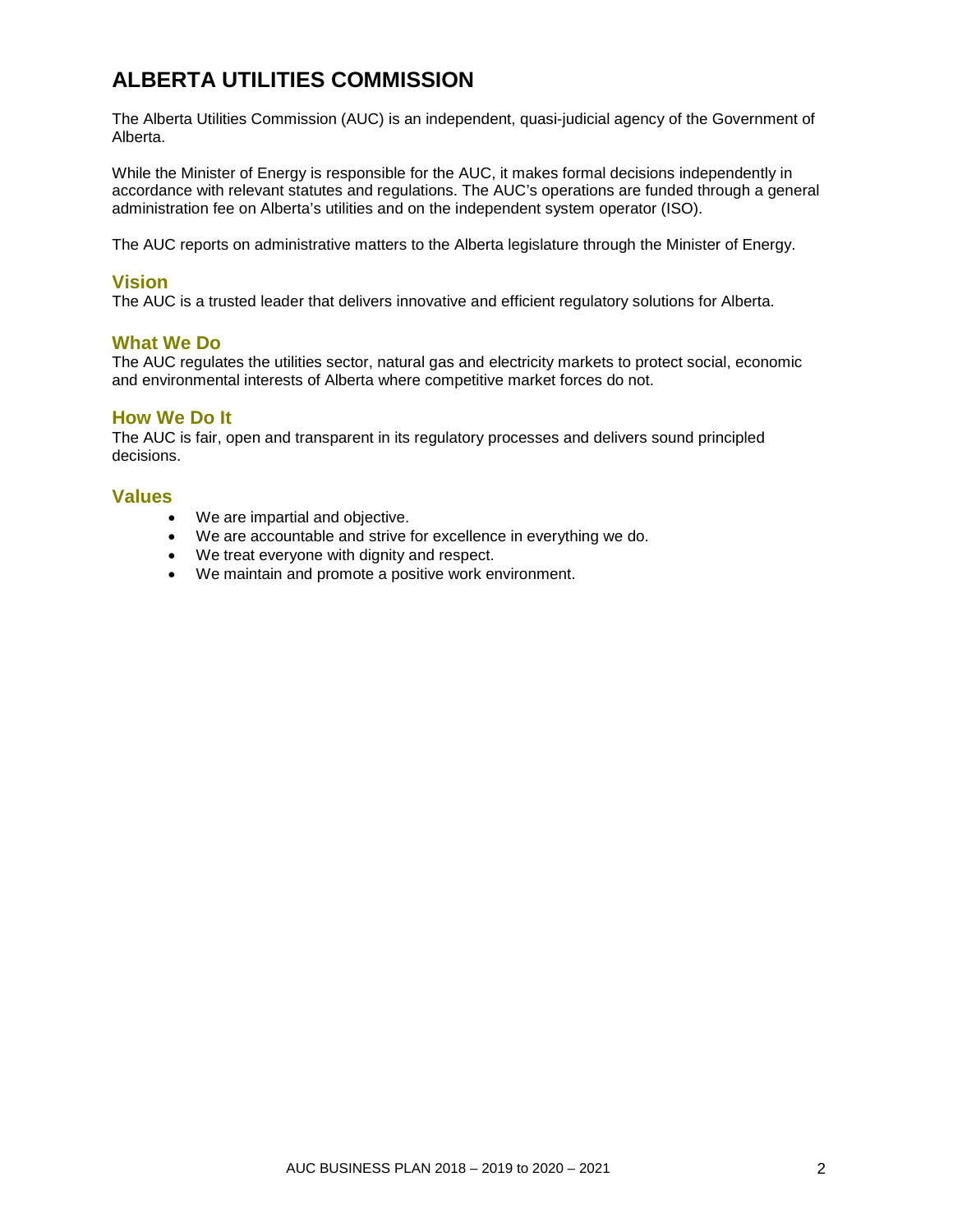### **STRATEGIC PRIORITIES**

This business plan sets out for 2018 - 2019 to 2020 - 2021 the fundamental long term objectives, strategies and ongoing adjudicative work that are central to the AUC's regulation of the utility and market sectors of Alberta's economy. We have also established performance measures to track our progress made against our objectives.

The following strategic priorities focus our work for this planning period and beyond:

#### **Public Confidence**

We will enhance public confidence in the AUC's regulation by improving our regulatory processes to ensure they are effective, efficient, open and transparent.

#### **Principled Decisions**

We will provide timely, principled decisions and ensure that the public interest is considered in every application that comes before us.

#### **Innovation**

We will focus on developing new and innovative approaches to traditional regulation.

### **CORE BUSINESSES**

#### **Market Oversight and Enforcement**

The AUC develops and amends rules that support the orderly operation of the retail natural gas and electricity markets, and adjudicates on contraventions that the Market Surveillance Administrator may bring before the AUC regarding wholesale electric market and operational rules or complaints from market participants about rules governing the wholesale electric market. The AUC has an enforcement program that promotes compliance with relevant law, AUC rules, decisions and orders.

#### **Facilities**

The AUC is responsible for making timely decisions on the need, siting, construction, alteration, operation and decommissioning of natural gas and electricity transmission facilities. The AUC regulates power plants to ensure they are sited, constructed, altered, operated and decommissioned in a safe and environmentally responsible manner.

#### **Rate Regulation**

The AUC regulates investor-owned natural gas, electric and water utilities, and certain municipallyowned electricity utilities to ensure customers receive safe and reliable service at just and reasonable rates.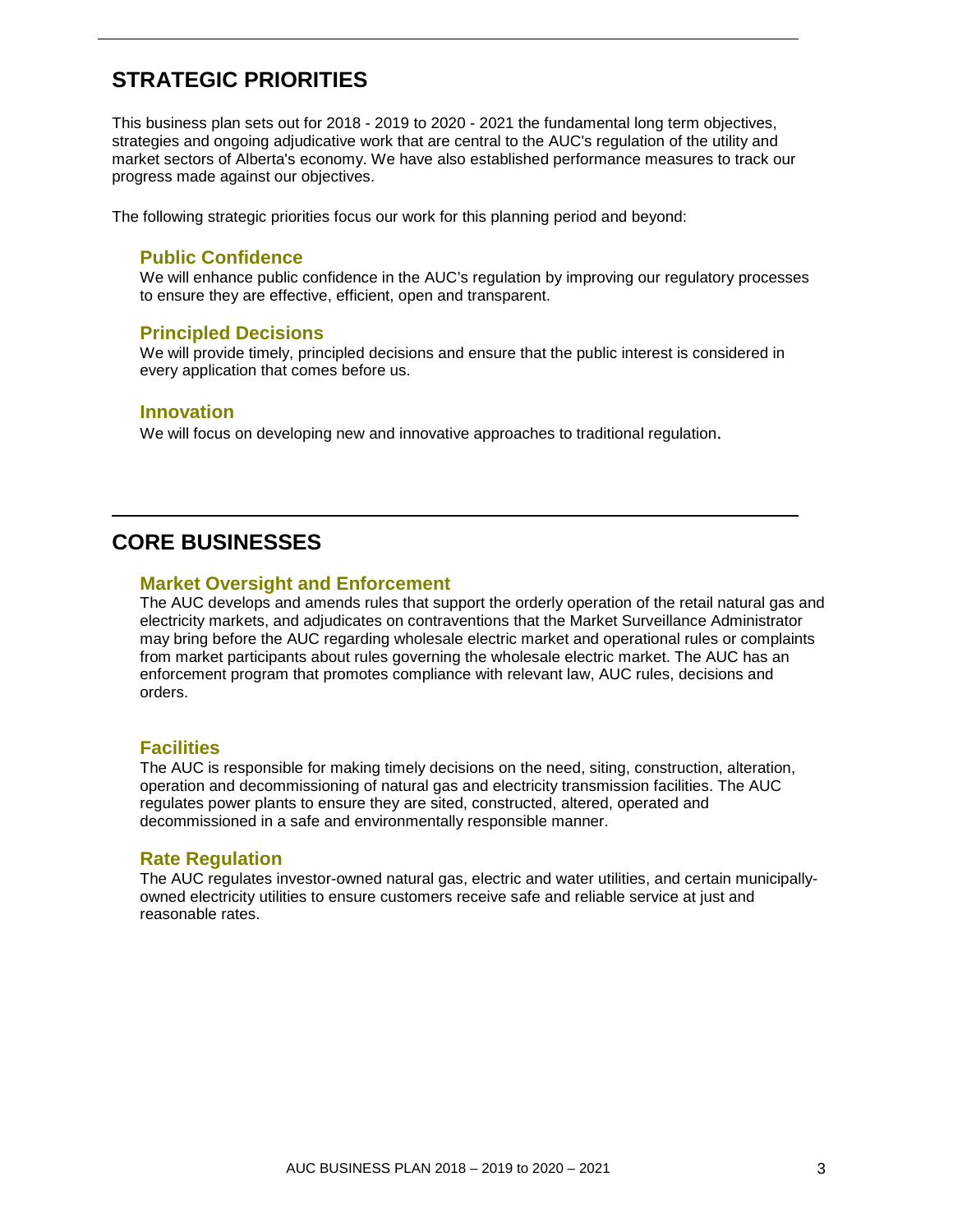### **OBJECTIVES, STRATEGIES AND PERFORMANCE MEASURES**

# **OBJECTIVE1 MARKET OVERSIGHT AND ENFORCEMENT**

**Facilitate the fair, efficient and openly competitive operation of the retail natural gas and electricity markets, and wholesale electricity market through the use of transparent economic, technical, and non-market policy regulation. Enhance public confidence in AUC regulation through an effective compliance and enforcement program.**

#### **Context**

Entities regulated by the AUC operate in an environment that is complex with agencies, utilities and market participants each delivering on their own responsibilities in accordance with an established regulatory and legal framework. A key part of the AUC's responsibilities is to ensure that these entities comply with their obligations through established processes that are fair, efficient and transparent. Public confidence in regulation rests on an assurance that regulated entities will be compliant.

**\_\_\_\_\_\_\_\_\_\_\_\_\_\_\_\_\_\_\_\_\_\_\_\_\_\_\_\_\_\_\_\_\_\_\_\_\_\_\_\_\_\_\_\_\_\_\_\_\_\_\_\_\_\_\_\_\_\_\_\_\_\_\_\_**

When matters are brought before the Commission by the Market Surveillance Administrator, the AUC determines whether market participants have contravened regulatory requirements or have engaged in anti-competitive conduct. Complaints regarding established or proposed regulatory requirements can also be brought before the Commission by market participants. Principled and reasoned decisions ensure that market participants understand their duties and responsibilities and the principles that guide those decisions so that the markets can function properly.

The AUC also has a key role in implementing new or changing regulatory requirements through effective rulemaking. Our role is to enact rules or modifications to rules and in so doing consider whether the rule will continue to support a competitive market. The AUC has adopted a more flexible process of using stakeholder working groups and consultations to develop and implement rules.

Effective compliance involves a number of activities and mechanisms. These include ongoing monitoring to ensure parties follow codes, rules and orders, providing an opportunity to have complaints addressed by the AUC and resolving compliance matters, including by enforcement, where necessary. The AUC investigates complaints and conducts enforcement through compliance orders or administrative penalties, where warranted.

In this planning period our work will also include working with stakeholders to develop and implement an asset monitoring reporting program to provide the AUC with greater visibility in the distribution companies' management of their utility assets under a performance-based regulation scheme. Another key objective in this planning period is for the AUC to become an authoritative source of quality analysis for capacity markets. This means building capacity and expertise to carry out our adjudicative function in the review, approval and operation of capacity market rules.

#### **Strategies**

- 1.1 Assess and enhance adjudicative and administrative processes and procedures for proceedings, in conjunction with stakeholders.
- 1.2 Develop and implement rules that support and enhance the effectiveness of competitive natural gas and electric retail markets, in conjunction with stakeholders.
- 1.3 Support staff and the Commission through wholesale market updates, and emerging issues pertaining to the retail electric and natural gas markets.
- AUC BUSINESS PLAN 2018 2019 to 2020 2021 4 1.4 Implement rules as necessary to respond to government policies.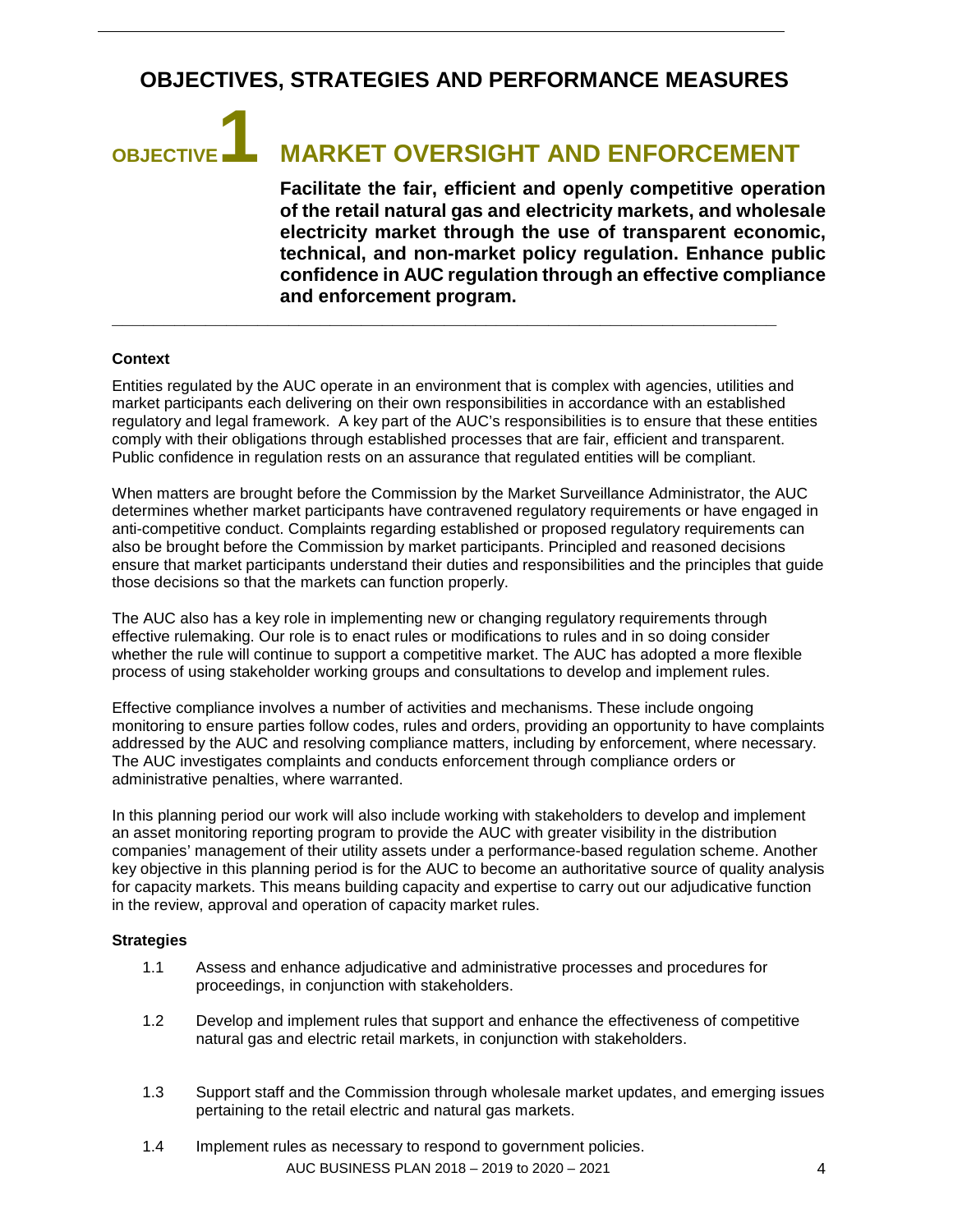1.5 Operate an enforcement program that promotes compliance with relevant law, AUC rules, decisions and orders.

- 1.a 100 per cent of decisions are issued within 90 days after the close of record.
- 1.b 100 per cent of decisions regarding micro-generation disputes are issued within 30 days after the close of record, as legislated.
- 1.c 100 per cent of decisions regarding uncontested reliability standards or ISO rule applications are issued within 30 days after the close of record.
- 1.d 100 per cent of all ISO rule notices are issued within five calendar days, as legislated.
- 1.e 100 per cent of all other notices are issued within established timelines.
- 1.f 80 per cent of code of conduct proceedings will have the record completed within established timelines.
- 1.g No disputes between the market participants are being brought to the AUC for adjudication under Rules 002, 003, 004, 010, 021 and 028.
- 1.h Continue to develop asset monitoring reporting plans for the distribution utilities under the second generation of performance-based regulation.
- 1.i 75 per cent of consultation participants surveyed indicate they are satisfied with the effectiveness of the consultation process.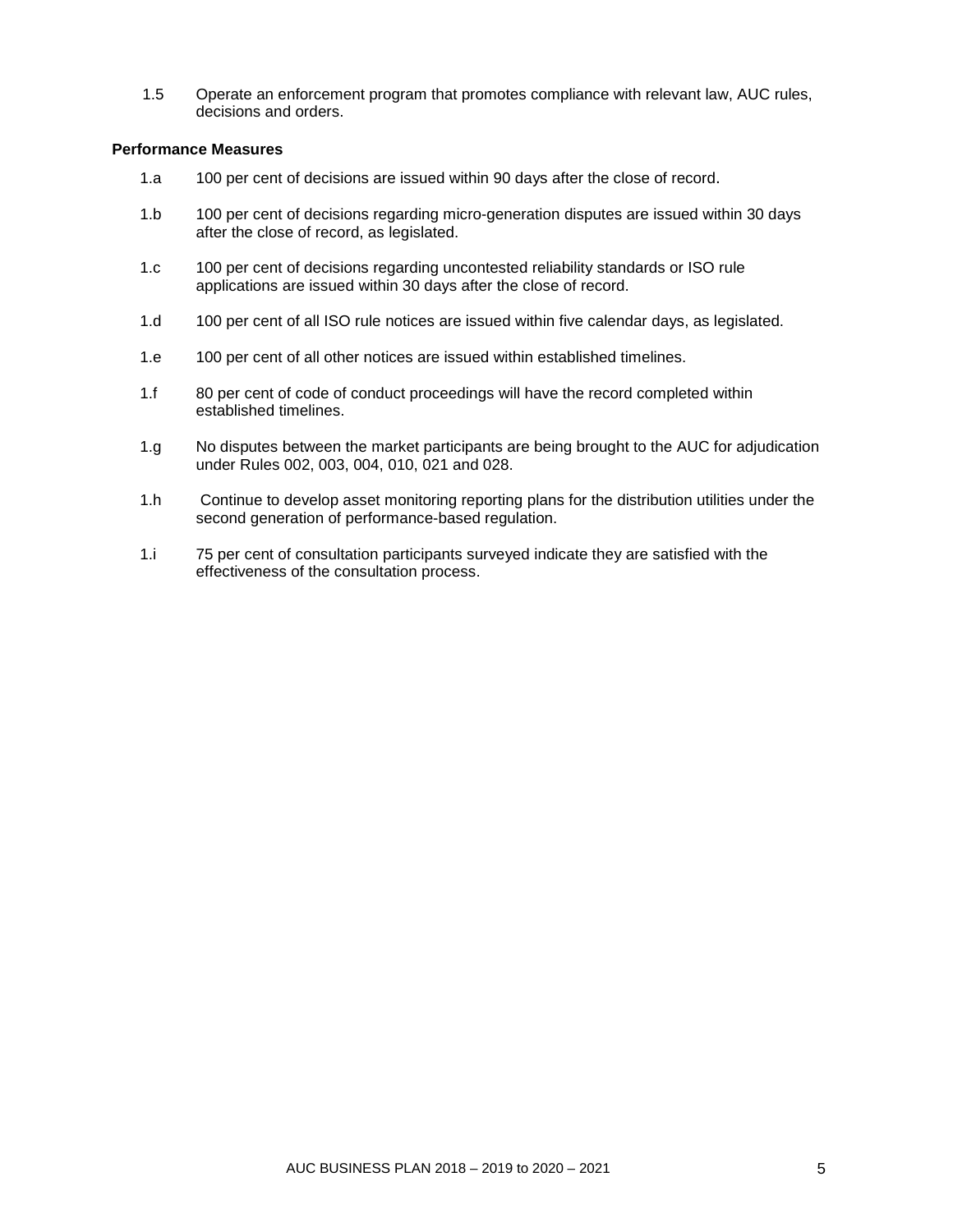## **OBJECTIVE 2 FACILITIES**

**Ensure understanding of, and confidence in, the impartiality, transparency and competence of the AUC in its timely and efficient review and oversight of energy projects and of the opportunities for meaningful participation.**

#### **Context**

In Alberta, implementation of the Climate Leadership Plan will continue the development of additional energy infrastructure, aimed at achieving legislated renewable electric energy targets from energy sources such as wind, solar, hydroelectric, biomass and geothermal powered generation, replacing aging (coal-fired) infrastructure, and meeting the needs of Alberta's economy. Transmission infrastructure build out will continue to require significant Commission resources. The Commission will need to examine new ways to efficiently and effectively carry out its mandate. Clear, effective communication and interaction with stakeholders is important if we are to be an effective and trusted regulator.

**\_\_\_\_\_\_\_\_\_\_\_\_\_\_\_\_\_\_\_\_\_\_\_\_\_\_\_\_\_\_\_\_\_\_\_\_\_\_\_\_\_\_\_\_\_\_\_\_\_\_\_\_\_\_\_\_\_\_\_\_\_\_\_\_**

The AUC reviews proposed facility applications to ensure they are in the public interest, considering the environmental, social and economic impacts. The AUC anticipates a significant number of applications for the 2018 - 2019 to 2020 - 2021 period and will make practical improvements to application processes to improve timeliness and efficiency, without compromising participant expectations of a fair and transparent process.

It is vital that the AUC maximize the public's trust in the Commission's review of applications and to provide meaningful opportunities to participate in the review. This will be accomplished by ensuring the Commission retains the necessary expertise, and enhances public notification and education about participation in AUC proceedings.

#### **Strategies**

- 2.1 Review, update, and implement rules in order to make regulation more efficient and effective and to add clarity and certainty to the requirements and responsibilities of applicants.
- 2.2 Continuous improvement of AUC compliance assessment and reporting, and implement solutions as required.
- 2.3 Enhance communication tools, such as stakeholder and landowner information sessions and the AUC website, to explain and enable participation in AUC proceedings.
- 2.4 Continuous improvement of AUC processes for all facility and transmission needs applications to ensure they are conducted in a timely manner and provide appropriate opportunities for public input.
- 2.5 Evaluate opportunities to eliminate the need for applicants to file routine, low risk facility applications.

- 2.a 100 per cent of decisions for proceedings with an oral or written hearing are issued within 90 days after the close of record.
- 2.b 100 per cent of decisions for proceedings not requiring an oral or written hearing are issued within 30 days after the close of record.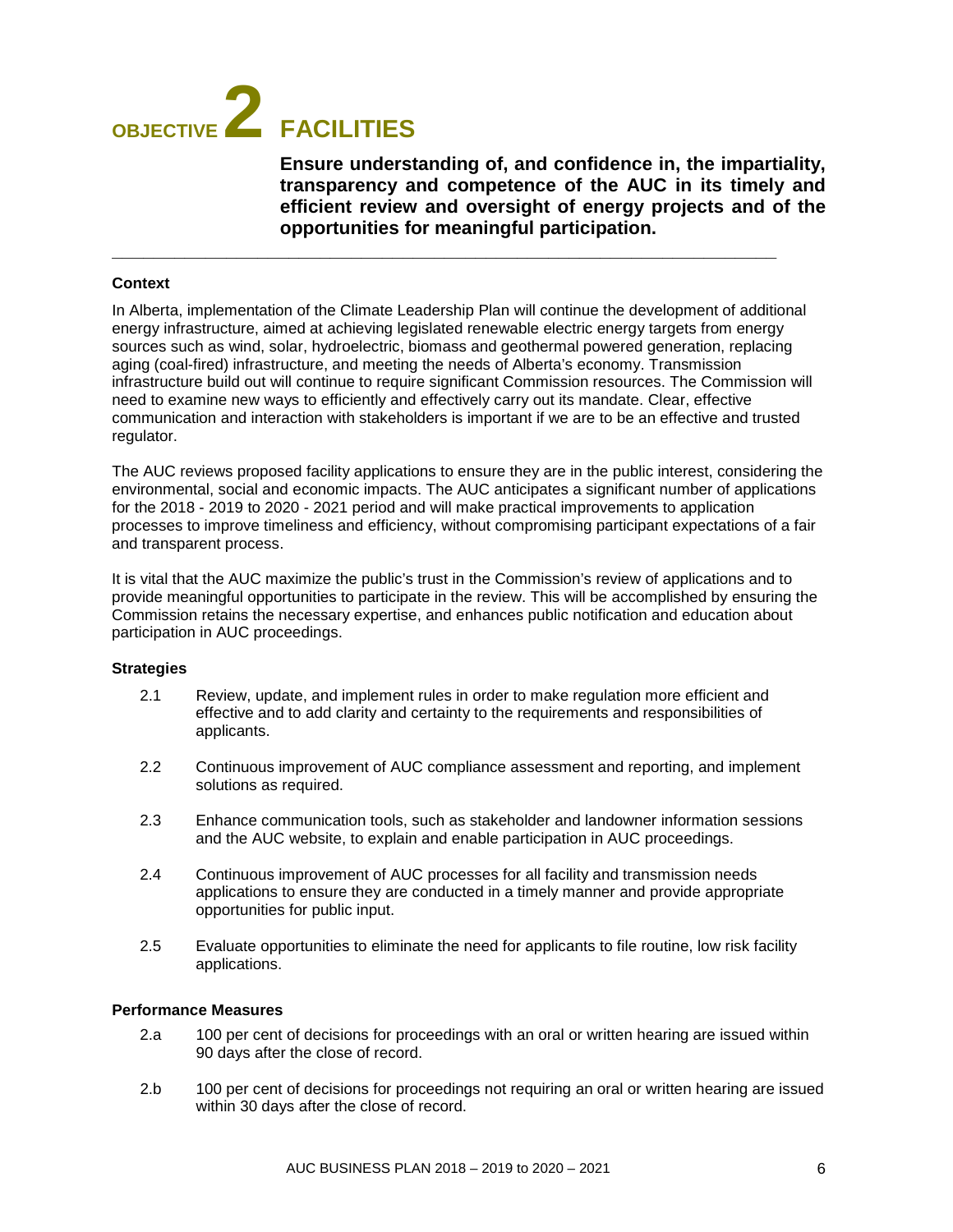- 2.c 100 per cent of need, electric and gas pipeline facility decisions are issued within 180 days of the application being deemed complete.
- 2.d 100 per cent of application response letters are sent within 15 working days of the application being filed.
- 2.e The AUC will conduct a minimum of one information session for each major facility application, and those applications proceeding to an oral hearing.
- 2.f 80 per cent of facility applications are processed within established full-cycle timelines.
- 2.g 80 per cent of proceeding participants surveyed indicate they understand the needs and facility application process.
- 2.h 85 per cent of proceeding participants surveyed indicate they were treated in a fair, open and transparent manner.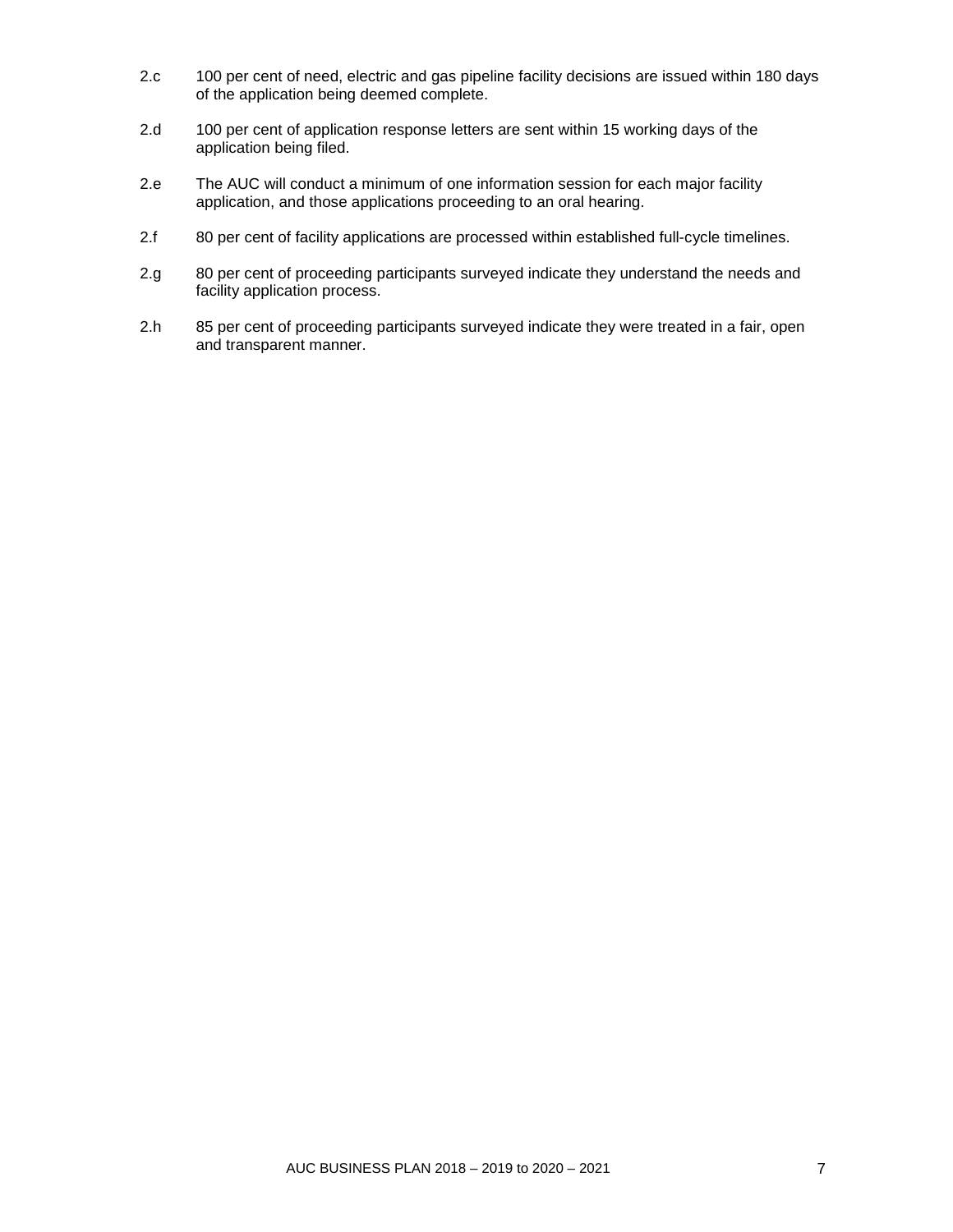## **OBJECTIVE 3 RATE REGULATION**

**Rate-making related responsibilities will be carried out in a principled, effective and efficient manner.**

#### **Context**

While Alberta's energy delivery services (electric and gas) have undergone significant changes in recent years, one thing that has remained constant is our obligation to regulate the monopoly functions of distribution and transmission with respect to price and service quality levels. This kind of regulation will remain important for as long as the monopoly conditions exist in the market for these essential services.

**\_\_\_\_\_\_\_\_\_\_\_\_\_\_\_\_\_\_\_\_\_\_\_\_\_\_\_\_\_\_\_\_\_\_\_\_\_\_\_\_\_\_\_\_\_\_\_\_\_\_\_\_\_\_\_\_\_\_\_\_\_\_\_\_**

During this plan period, the AUC will continue to focus on performance-based regulation (PBR) and other ways of regulating these monopoly services so that the regulated firms behave more like companies operating in competitive markets, while still subject to appropriate safeguards for service quality.

#### **Strategies**

- 3.1 Continue with performance-based regulation for distribution companies.
- 3.2 Improve regulatory efficiency, certainty and consistency by establishing principles through generic proceedings, consulting and employing rule-making as an alternative to litigation where appropriate.
- 3.3 Continually assess processes and implement changes in order to promote timeliness consistency and continuous improvement.
- 3.4 Review and update existing rules to make regulation more efficient and effective.

- 3.a Notices or response letters will be issued for all applications within established target timelines.
- 3.b 80 per cent of the proceedings for each proceeding type will have the record completed within established target timelines including those outlined in Bulletin 2015-09 and AUC Rule 011.
- 3.c After the close of record on a proceeding, 100 per cent of decision reports for each proceeding type will be issued within 90 days or other applicable target timelines including those outlined in Bulletin 2015-09 and AUC Rule 011.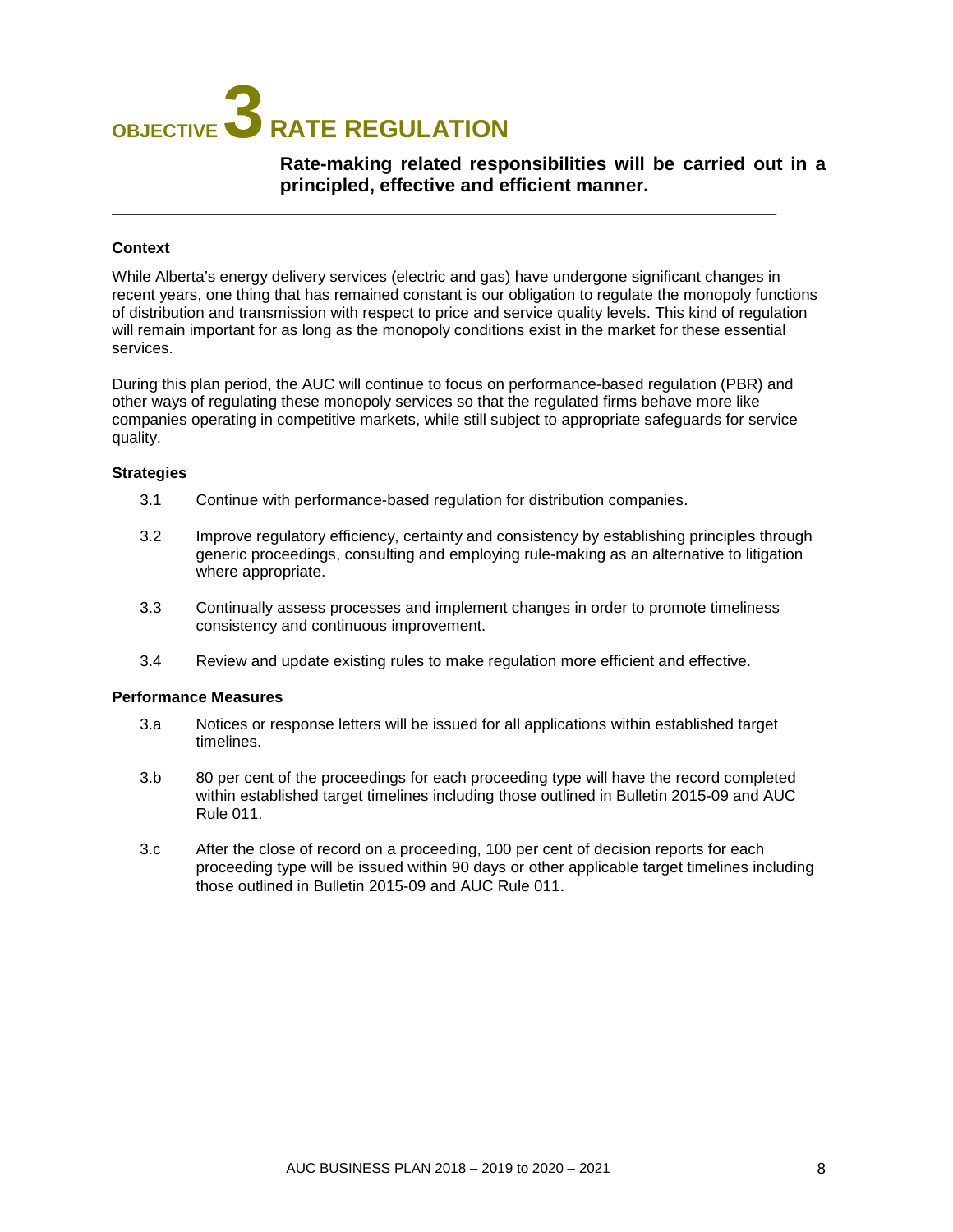## **OBJECTIVE 4 ORGANIZATION**

#### **Provide the organizational infrastructure to support the AUC in achieving its objectives and sustaining its values.**

#### **Context**

The delivery of the AUC's core objectives is dependent on the right people, an efficient corporate structure and a functional and positive work environment.

**\_\_\_\_\_\_\_\_\_\_\_\_\_\_\_\_\_\_\_\_\_\_\_\_\_\_\_\_\_\_\_\_\_\_\_\_\_\_\_\_\_\_\_\_\_\_\_\_\_\_\_\_\_\_\_\_\_\_\_\_\_\_\_\_**

#### **Strategies**

- 4.1 Improve understanding of the AUC's expertise and support its positive reputation.
- 4.2 Attract, develop and retain the human capital that has the expertise required for AUC regulation.
- 4.3 Maintain an efficient and balanced governance structure that defines responsibilities and ensures accountability.
- 4.4 Provide efficient information management systems and processes to support AUC objectives.
- 4.5 Conduct operations that incorporate best business practices for this organization.
- 4.6 Provide legal support, as required, for each of the strategies in objectives 1-4.

- 4.a The employee satisfaction index as measured in the annual AUC Employee Survey meets or exceeds the AUC's five-year average.
- 4.b The work environment index as measured in the annual AUC Employee Survey meets or exceeds the AUC's five-year average.
- 4.c The organizational leadership/direction index as measured in the annual AUC Employee Survey meets or exceeds the AUC's five-year average.
- 4.d The AUC's satisfaction index, as measured in the stakeholders satisfaction survey meets or exceeds 85 per cent.
- 4.e AUC's stakeholders are able to access the AUC's website which includes the eFiling System 97 per cent of the time on business days between 7 a.m. and 7 p.m.
- 4.f 80 per cent of information technology system maintenance on the AUC's website including the eFiling System will occur during the regular scheduled system maintenance outages.
- 4.g The AUC's annual financial statement audit and periodic systems audits do not result in recommendations published in the Report of the Auditor General of Alberta.
- 4.h 100 per cent of costs decisions will be issued within the following target timelines:
	- Quarterly energy price setting plan costs decisions within 60 days after the costs application close of record.
	- All remaining costs decisions within 90 days after the costs application close of record.